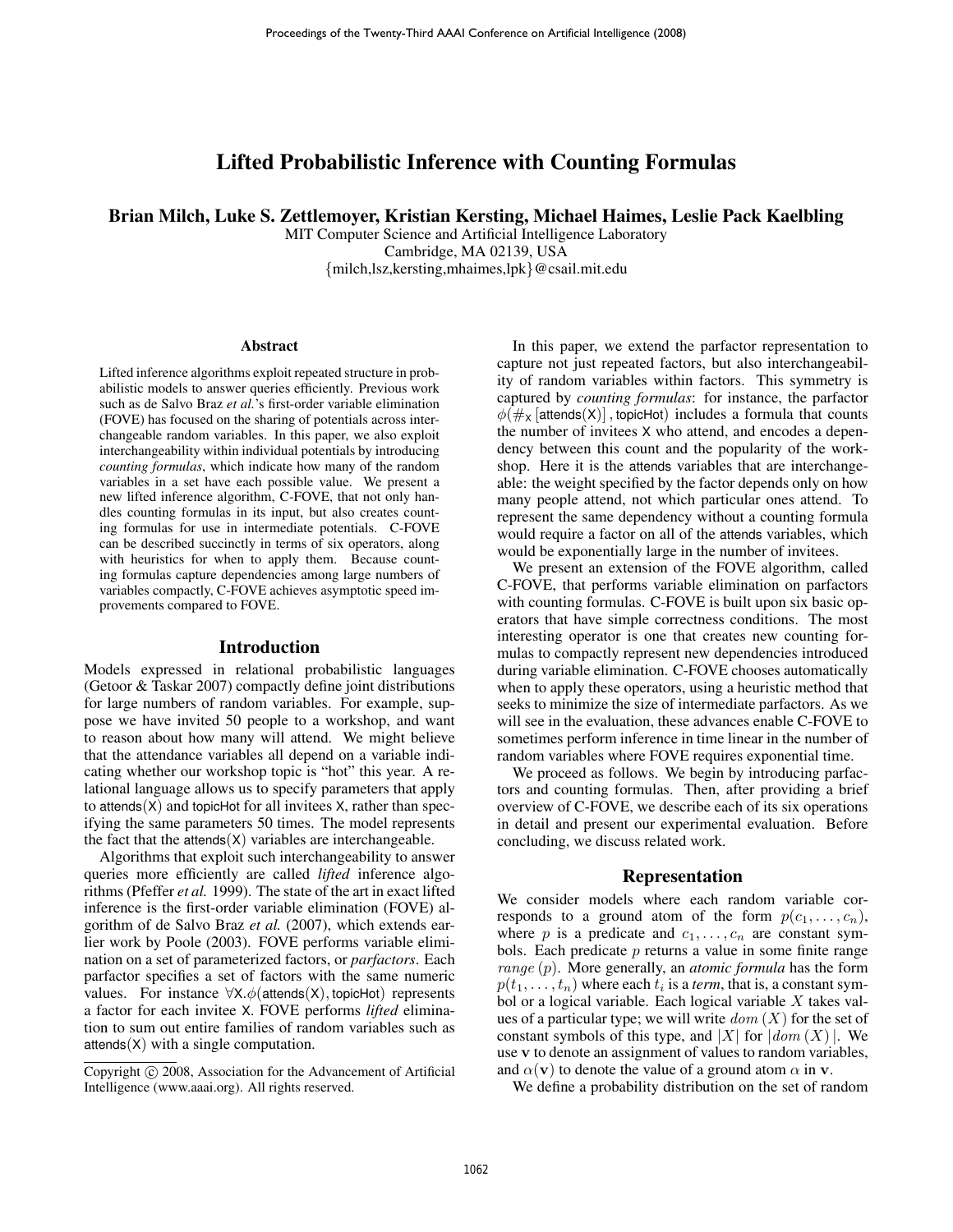variables using a set of *factors*. A factor is a pair  $f = (A, \phi)$ where A is a list of ground formulas  $(\alpha_1, \ldots, \alpha_m)$  and  $\phi$ is a *potential* on A: that is, a function from  $range(A)$  $\times_{i=1}^{m}(\text{range}(\alpha_i))$  to non-negative real numbers. A factor f defines a weighting function on instantiations:  $w_f(\mathbf{v}) =$  $\phi(\alpha_1(\mathbf{v}), \dots, \alpha_m(\mathbf{v}))$ . A set of factors F defines a probability distribution proportional to  $w_F(\mathbf{v}) = \prod_{f \in F} w_f(\mathbf{v})$ .

A *substitution*  $\theta$  for a set of logical variables  $L$  maps each variable  $X \in L$  to a term. The result of applying a substitution  $\theta$  to a formula  $\alpha$  is denoted  $\alpha\theta$ . We will use  $gr(L)$ to denote the set of *ground substitutions* that map all the variables in L to constants. We will also consider restricted sets of groundings gr (L : C), where C is a *constraint* consisting of inequalities that include logical variables in  $L$  and constant symbols.

### Parfactors

A *parfactor* (Poole 2003) compactly describes a set of factors. Each parfactor has the form  $(L, C, A, \phi)$  where L is a set of logical variables,  $C$  is a constraint on  $L$ ,  $A$  is a list of formulas, and  $\phi$  is a potential on A. We will often write parfactors in the syntax  $\forall X_1, \ldots, X_n : C \cdot \phi(\alpha_1, \ldots, \alpha_m),$ such as  $\forall X.\phi_1(\text{attends}(X), \text{topicHot}).$ 

Applying a substitution  $\theta$  to a parfactor  $q = (L, C, A, \phi)$ yields a new parfactor  $g\theta = (L^7, C\theta, A\theta, \phi)$ , where L' is obtained by renaming the variables in L according to  $\theta$  and dropping those that are mapped to constants. If  $\theta$  is a ground substitution, then  $q\theta$  is a factor. The set of *groundings* of a parfactor  $g = (L, C, A, \phi)$  is the set of factors  $gr(g)$  ${g\theta : \theta \in gr(L : C)}$ . The weighting function for a set of parfactors  $G$  is a product over the groundings of all the parfactors in  $G$ :

$$
w_G(\mathbf{v}) = \prod\nolimits_{g \in G} \prod\nolimits_{f \in gr(g)} w_f(\mathbf{v}).
$$

Finally, for an atom  $\alpha$  and a constraint C, we define the set of random variables RV  $(\alpha : C) = {\alpha \theta : \theta \in \mathbb{R}^2}$  $gr(L:C)$ . For a parfactor  $g = (L, C, A, \phi)$ , RV  $(g)$  =  $\bigcup_{(\alpha \in A)}$  RV  $(\alpha : C)$ . When we are referring to an occurrence of an atom  $\alpha$  in a parfactor  $(L, C, A, \phi)$ , we will write RV  $(\alpha)$  as an abbreviation for RV  $(\alpha : C)$ .

### Counting Formulas

We extend previous work by allowing parfactors to contain *counting formulas*, which are useful for cases where the value of the parfactor depends only on the number of random variables having each possible value. For instance, in our meeting example, suppose we are interested in a random variable overflow that is true when the number of people attending our workshop is greater than 35. We would like to avoid representing this dependency with an exponentially large factor on overflow, attends $(p_1), \ldots$ , attends $(p_n)$ . Because the  $at tends(X)$  variables are not independent given overflow, we cannot use the parfactor  $\forall X.\phi$ (overflow, attends(X)).

The counting formula  $\#_X$  [attends(X)], however, can be used to represent this dependency. The possible values of this counting formula are *histograms*, counting how many ground substitutions for X yield each possible value for attends(X). If  $range$  (attends) = {true, false}, then each possible histogram has two buckets, one for true and one for false. The sum of the values in these two buckets is the domain size  $|X|$ . So if  $|X| = 50$ , then there are 51 possible histograms:  $(0, 50), (1, 49), \ldots, (50, 0)$ . We can represent our example using a factor  $\phi'$  (overflow,  $\#_{\mathsf{X}}\left[{\mathsf{attends}}(\bar{\mathsf{X}})\right]),$ where  $\phi'$  is a potential of size  $2 \times 51$  whose value depends on whether there are more than 35 entries in the true bucket.

The general form of a counting formula is  $\#_{X:C} [\alpha],$ where X is a logical variable that is *bound* by the  $\#$  sign, C is a constraint on X, and  $\alpha$  is an atom containing X. The constraint and atom can also contain *free* logical variables, such as the variable Y in  $\#_{X:X\neq Y}$  [knows(X, Y)].

Definition 1 *Let* v *be an instantiation of the random variables, and let*  $\gamma$  *be a counting formula*  $\#_{X:C}[\alpha]$  *with no free variables. Then* value *of* γ *on* v *is the histogram*  $h: range(\alpha) \rightarrow \mathbb{N}$  *such that for each value*  $u \in range(\alpha)$ ,

$$
h(u) = |\{\theta \in gr(X : C) : \alpha \theta(\mathbf{v}) = u\}|
$$

The range of a counting formula  $\gamma = \#_{(X \, : \, C)} [\alpha]$ , denoted range  $(\gamma)$ , is the set of histograms having a bucket for each element of  $range(\alpha)$  with entries adding up to size  $(X : C)$ .<sup>1</sup> The set of random variables that  $\gamma$  depends on is RV ( $\gamma$ ) =  $\bigcup_{(\theta \in gr(X:C))}$  RV ( $\alpha \theta$ ).

### Normal-Form Constraints

The range of a counting formula  $\#_{X:C}[\alpha]$  consists of histograms whose entries add up to  $size(X : C)$ . However, when C contains free variables, the number of allowed groundings of  $X$  may depend on the values these free variables take on. For instance, in the parfactor  $\forall$ Y. $\phi$ (famous(Y),  $\#_{\mathsf{X}: (\mathsf{X}\neq \mathsf{a},\mathsf{X}\neq \mathsf{Y})}$  [knows(X, Y)]), the number of allowed values for X is  $|X| - 2$  for most values of Y, but it is  $|X| - 1$  when  $Y = a$ .

To avoid such difficulties, we require the constraints in each parfactor to be in a certain normal form. Given a constraint C, let  $E_X^C$  be the *excluded set* for X, that is, the set of terms t such that  $(X \neq t) \in C$ .

Definition 2 *Let* g *be a parfactor with constraint* C*, and let* C <sup>∗</sup> *be the set of inequalities formed by taking the union of* C *with the constraints in all the counting formulas in* g*. Then* g *is in* normal form *if, for each logical variable inequality*  $\tilde{X} \neq Y$  in  $C^*$ , there is a common excluded set E such that  $E_X^{C^*} = E \cup \{Y\}$  and  $E_Y^{C^*} = E \cup \{X\}.$ 

It can be shown that if a parfactor is in normal form, then size  $(X : C)$  has a fixed value, namely  $|X| - |E_X^C|$ , regardless of the binding to the free variables in C. We can convert any parfactor to normal form by splitting it: for instance, the parfactor above can be broken into the parfactor  $\forall Y$   $: Y \neq a$ .  $\phi(\textsf{famous(Y)}, \#_{X:(X \neq a, X \neq Y)} \left[ \textsf{knows(X,Y)} \right])$  and the factor  $\phi$ (famous(a),  $\#_{X:X\neq a}$  [knows(X, a)]). This normal form eliminates the need to use a separate constraint solver, as in de Salvo Braz *et al.* (2007).

<sup>&</sup>lt;sup>1</sup>If  $|range(\alpha)| = r$  and size  $(X : C) = n$ , then the number of such histograms is given by a function called " $r$  multichoose  $n$ ", which is equal to  $\binom{n+r-1}{r-1}$ . When r is fixed and the domain size n grows, this number is exponentially smaller than the number of assignments to the random variables, which is  $r^n$ .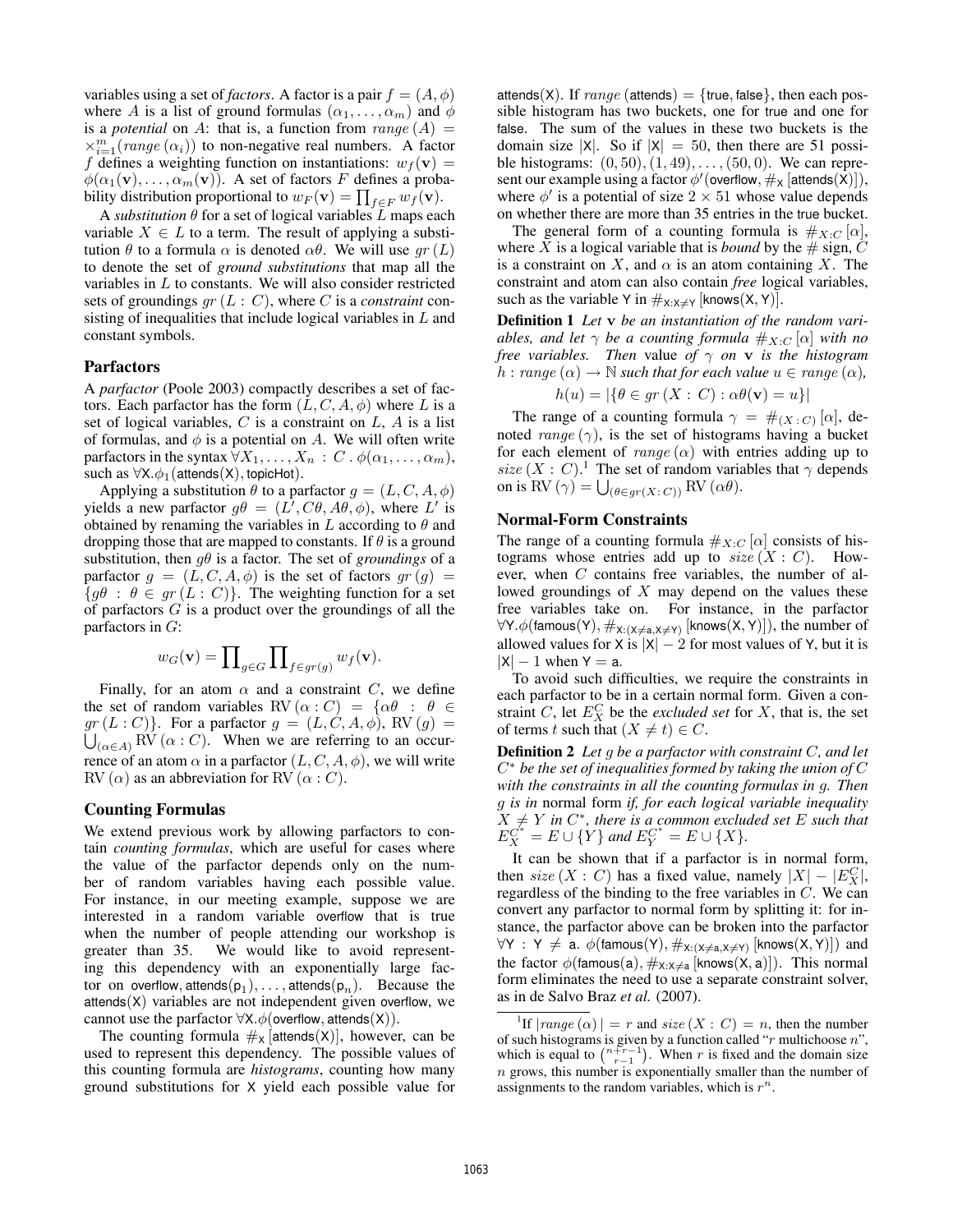## Inference Overview

Given a set of parfactors  $G$ , we want to compute the marginal of the weighting function  $w_G$  on a set of query random variables.

**Definition 3** *Let* G *be a set of parfactors, and*  $V \subset \text{RV}(G)$ *be a set of RVs. The marginal of*  $w_G$  *on*  $V$ *, denoted*  $w_G|_V$ *, is defined for each assignment*  $\mathbf{v} \in range(\mathcal{V})$  *as:* 

$$
w_{G|\mathcal{V}}(\mathbf{v}) = \sum\nolimits_{\mathbf{u} \in range(\textrm{RV}(G)\setminus \mathcal{V})} w_G(\mathbf{v}; \mathbf{u}).
$$

If the model  $G$  is simply a set of factors on ground atoms, we can compute the desired marginal using the variable elimination (VE) algorithm (Zhang & Poole 1994). VE performs a sequence of sum-out operations, each of which eliminates a single random variable. Our C-FOVE algorithm deals with parfactors and counting formulas using six operators: a *lifted elimination* operator that can sum out a whole family of random variables, and five other operators that modify the parfactor set  $G$ —without changing the weighting function—so that the elimination operator can be applied. The algorithm continues applying operators to G until only the query variables remain in RV  $(G)$ .

## Inference Operators

This section describes the operators used by the C-FOVE algorithm and gives conditions under which they are correct. The next section gives a method for choosing the sequence of operations to perform for a given inference problem.

### Lifted Elimination

We begin by defining an operation SUM-OUT  $(g_i, \alpha_{i,j})$  that takes a single parfactor  $g_i = (L_i, C_i, A_i, \phi_i)$  and sums out all the random variables covered by its j-th formula  $\alpha_{i,j}$ . Before defining the conditions where this operation is correct, we consider exactly what it does. If  $\alpha_{i,j}$  is a ground atom, we create a new potential  $\phi'_i$  where the j-th dimension has been summed out and remove  $\alpha_{i,j}$  from  $A'_i$ . This is the same operation as summing out random variables in VE. If  $\alpha_{i,j}$  is an atom that contains logical variables, we apply exactly the same operations as in the ground case. We will discuss why this is correct shortly, but for now it is enough to observe that we are avoiding the repeated sums that would be required if we first grounded and then eliminated. For counting formulas, we would like to do basically the same operation (sum dimension j out of  $\phi_i$ ). However, remember that each histogram  $h \in range(\alpha_{i,j})$  is used as an index into  $\phi_i$  for a whole set of instantiations of the underlying random variables. As we sum the table entries, we must also multiply each entry by the number of instantiations that map to it. We can compute this number as follows:

Proposition 1 *Let* (L, C, A, φ) *be a normal-form parfactor and* α *be a formula in* A*. Then for any ground substitution*  $\theta$  *and value*  $u \in range(\alpha)$ *, the number of assignments* **v** *to* RV  $(\alpha \theta)$  *such that*  $(\alpha \theta)(\mathbf{v}) = u$  *is a fixed function* NUM-ASSIGN  $(\alpha, u)$ , independent of  $\theta$ . If  $\alpha$  is an atom, *then* NUM-ASSIGN  $(\alpha, u) = 1$ *. If*  $\alpha$  *is a counting formula* 



Figure 1: Markov net defined by  $\forall$ X, Y. $\phi(p(X), q(X, Y))$  with  $dom(X) = \{a_1, \ldots, a_n\}$  and  $dom(Y) = \{b_1, \ldots, b_m\}.$ 

$$
\#_{X:D} [\beta], \text{ then for any histogram } h \in \text{range } (\alpha),
$$
  
\nNUM-ASSIGN  $(\alpha, h) = \frac{\text{size } (X : D)!}{\prod_{(u' \in \text{range}(\beta))} h(u')}$ 

where  $h(u')$  is the count for the value  $u'$  in histogram h.

Now we can formally define the SUM-OUT operator and the conditions under which it yields the correct marginal:

**Proposition 2** *Let* G *be a set of parfactors*  $\{g_1, \ldots, g_n\}$ , *where*  $g_i = (L_i, C_i, A_i, \phi_i)$  *and*  $A_i = (\alpha_{i,1}, \dots, \alpha_{i,m_i})$ *. Suppose that for*  $\alpha_{i,j}$ *:* 

(S1) *All logical variables in* L<sup>i</sup> *occur as arguments in*  $\alpha_{i,j}$ *; and* 

**(S2)** *For all other formulas*  $\alpha_{k,l}$  *with*  $(k, l) \neq (i, j)$ *,*  $\text{RV}\left(\alpha_{i,j}\right) \cap \text{RV}\left(\alpha_{k,l}\right) = \emptyset.$ 

Let SUM-OUT  $(G, \alpha_{i,j})$  be the same as G except that  $g_i$  is *replaced with*  $g'_i = (\tilde{L}, C, A', \phi')$ , where A' is A with  $\alpha_{i,j}$ *removed, and for each*  $v \in range(A')$ ,

$$
\phi'(\mathbf{v}) = \sum_{u \in range(\alpha_{i,j})} \text{NUM-ASSIGN}(\alpha_{i,j}, u) \times \phi(v_1, \dots, v_{j-1}, u, v_j, \dots, v_{m_i-1}).
$$

*Then*  $w_{\text{SUM-OUT}(G, \alpha_{i,j})} = w_{G|(\text{RV}(G) \backslash \text{RV}(\alpha_{i,j}))}$ .

Condition (S2) guarantees that the random variables  $RV(\alpha_{i,j})$  that we are summing out are completely eliminated from the set of parfactors. If (S2) does not hold, we may be able to apply a multiplication operator (defined below) to create a larger parfactor where it does.

Condition (S1) guarantees the operation is correct when we sum out formulas with free variables. As an example, consider the parfactor  $\forall X, Y$ .  $\phi(p(X), q(X, Y))$ . Fig. 1 shows the Markov network defined by this parfactor. To sum out the random variables RV  $(q(X, Y))$ , we could create this ground network and sum out each variable  $q(a_i, b_j)$ from each factor  $\phi(p(a_i), q(a_i, b_j))$  in turn. Because these factors all come from the same parfactor, we would get the same resulting factor  $\phi'(\mathsf{p}(\mathsf{a}_i))$  each time. We can obtain the same result in a single step by summing  $q(X, Y)$  out of the original parfactor to create a new parfactor  $\forall X, Y, \phi'(p(X))$ .

However, if we tried to sum out  $p(X)$ —which does not contain all the logical variables in the parfactor—the computation would be incorrect. Summing out each  $p(a_i)$  variable creates a joint potential on its  $m$  neighbors, the variables  $q(a_i, b_j)$ , that cannot be represented as a parfactor of the form  $\forall$ X, Y.  $\phi'$ (q(X, Y)). As we will see shortly, the potential that is created in this case depends only on the number of Y such that  $q(X, Y)$ , and can be represented with a counting formula. Once we introduce operations that make counting formulas, we will be able to sum out  $p(X)$ .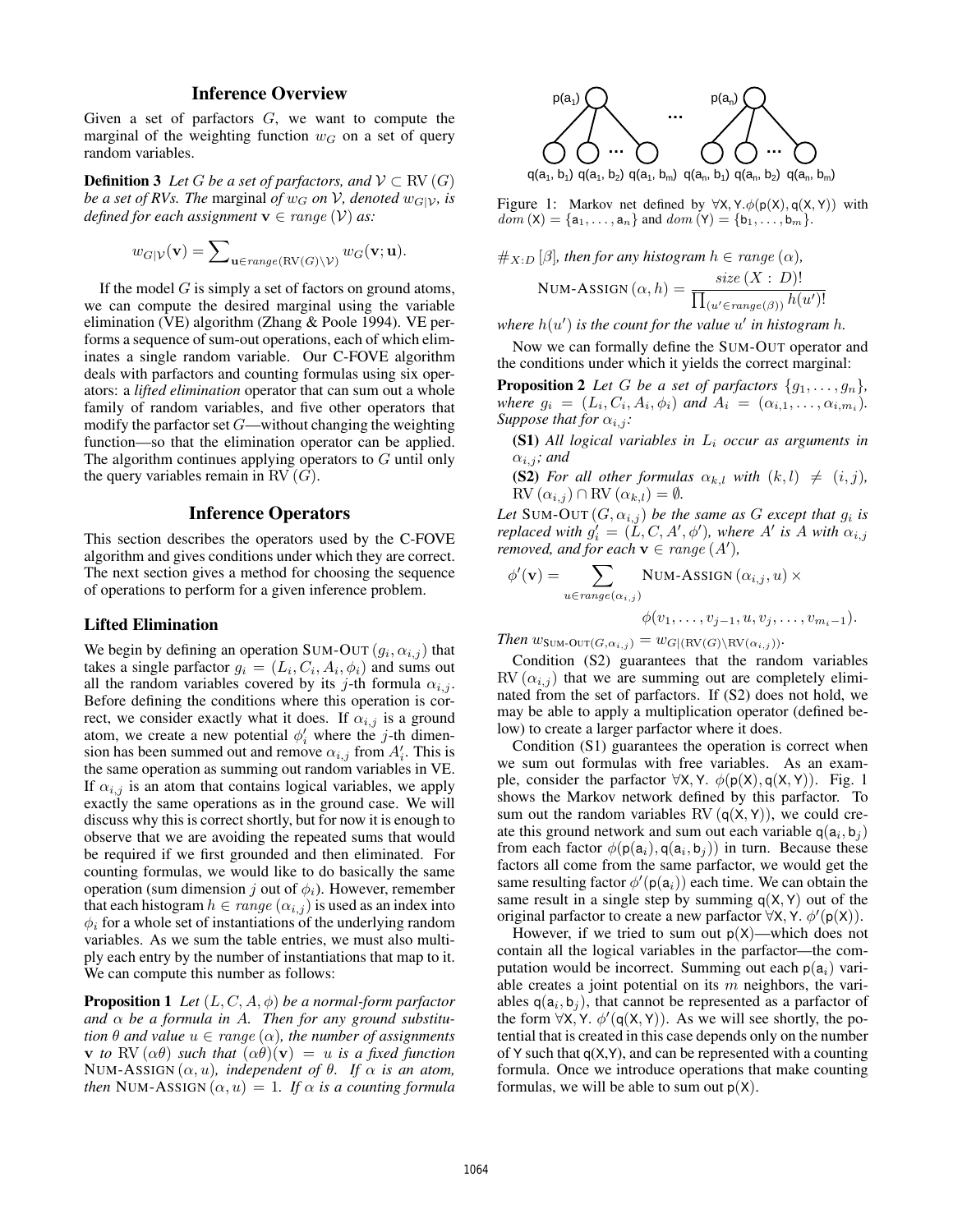### Elimination-Enabling Operators

In general, there is no guarantee that the conditions for lifted elimination will be satisfied for any of the formulas in the parfactors. The operators described in this section change the current set of parfactors  $G$  to a new set  $G'$  that may have more opportunities for lifted elimination, while preserving the weighting function  $w_G = w_{G'}$ .

Counting The counting operator introduces counting formulas into parfactors. Although these formulas increase the size of the new parfactors, they are useful because they create opportunities for lifted elimination. For example, recall our discussion of the parfactor  $\forall X, Y. \phi(p(X), q(X, Y))$ in Fig. 1. We could not sum out  $p(X)$  because doing so would introduce dependencies between the q random variables. The counting operator allows us to first introduce a counting formula on Y, to create a new parfactor  $\forall X. \phi'(\mathsf{p}(X), \#_{Y}[\mathsf{q}(X, Y)]).$  We can now sum out  $\mathsf{p}(X)$  because (S1) is satisfied: we have, in essence, induced exactly the new dependencies that would have been formed by summing out  $p(X)$  from the original parfactor. In general, we introduce counting formulas as follows:

Proposition 3 *Let* g ∈ G *be a normal-form parfactor*  $(L, C, A, \phi)$  *with*  $A = (\alpha_1, \dots, \alpha_m)$  *and*  $X \in L$  *such that there is exactly one formula*  $\alpha_i \in A$  *where* X *occurs free, and*  $\alpha_i$  *is an atom. Let* g' be a new parfactor  $(L\backslash \{X\}, C^{\downarrow}_{L\backslash \{X\}}, A', \phi')$  where  $A'$  is the same as  $A$  except *that*  $\alpha'_i = \#_{X : C^1_{\{X\}}} [\alpha_i]$ *. For*  $\mathbf{v} \in range(A')$ *, let:* 

$$
\phi'(\mathbf{v}) = \prod_{u \in range(\alpha_i)} \phi(v_1, \dots, v_{i-1}, u, v_{i+1}, \dots, v_m)^{v_i(u)}.
$$

*Then*  $w_G = w_{G \setminus \{g\} \cup \{g'\}}$ .

Here  $C_{L'}^{\downarrow}$  denotes the constraint C restricted to inequalities involving variables in L'. The equation for  $\phi'(\mathbf{v})$  is obtained by thinking of  $w_g$  as a product over all groundings of X, and partitioning those groundings according to the value u that they yield for  $\alpha_i$ . The weight for groundings where  $\alpha_i = u$  is raised to the power  $v_i(u)$ , which is the number of such groundings according to the histogram  $v_i$ .

Exponentiation The exponentiation operator removes a logical variable X from a parfactor  $(L, C, A, \phi)$  when X does not occur free in any formula in A. For instance, the logical variable Y can be removed from  $\forall X, Y, \phi(p(X))$ . Such parfactors are created by the SUM-OUT operator, as we saw in the previous section.

When we remove such a logical variable, we get a parfactor with fewer groundings: in our example, removing Y decreases the number of groundings from  $|X| \times |Y|$  to  $|X|$ . Thus, to preserve the same weighting function, we need to raise the entries in  $\phi$  to the power |Y|.

**Proposition 4** *Let*  $g \in G$  *be a normal-form parfactor* (L, C, A, φ)*. Let* X *be a logical variable in* L *that does not occur free in any formula in A. Let*  $L' = L \setminus \{X\}$ *. Let*  $g' = (L', C_{L'}^{\downarrow}, A, \phi')$  where for  $\mathbf{v} \in range(A)$ ,

$$
\phi'(\mathbf{v}) = \phi(\mathbf{v})^{size(X:C)}.
$$

*Then*  $w_G = w_{G \setminus \{g\} \cup \{g'\}}$ *.* 

Multiplying parfactors One reason we might not be able to sum out a formula  $\alpha$  is that RV  $(\alpha)$  overlaps with the random variables of another formula in a different parfactor. In this case, we need to multiply the parfactors:

**Proposition 5** Let  $g_1, \ldots, g_n \in G$  be parfactors with the *same logical variables* L *and constraint* C, where  $g_i =$  $(L, C, A_i, \phi_i)$  and  $A_i = (\alpha_{i,1}, \ldots, \alpha_{i,m_i})$ . Then define a *new parfactor* MULTIPLY  $(g_1, \ldots, g_n) = (L, C, A', \phi')$  *as follows. Let*  $A' = \bigcup_{i=1}^{n} A_i$ *. For each*  $i \in \{1, ..., n\}$  *and*  $\ell \in \{1, \ldots, m_i\}$ , let  $\overline{j(i, \ell)}$  be the index in A<sup>t</sup> of  $\alpha_{i, \ell}$ . For  $\mathit{each} \ \mathbf{v} \in \mathit{range}(A'), \mathit{let}$ 

$$
\phi'(\mathbf{v}) = \prod_{i=1}^n \phi_i(v_{j(i,1)}, \dots, v_{j(i,m_i)}).
$$

*Then*  $w_G = w_{G \setminus \{g_1, ..., g_n\} \cup \{ \text{MULTIPLY}(g_1, ..., g_n) \}}.$ 

In the next section, where we describe operator ordering, we will see how multiplication is used in practice.

Splitting As we will see later in the paper, there are cases where we need to split a parfactor  $g$  into two parfactors  $g'_1$ and  $g'_2$  such that  $gr(g'_1) \cup gr(g'_2) = gr(g)$ . Specifically, we will split g on a variable binding  $X = t$ , where X is a logical variable in  $g$  and  $t$  is either a constant or another logical variable. For example, we could split  $\forall X. \phi(p(X), q(X))$  on  $X = a$  to yield  $\phi(p(a), q(a))$  and  $\forall X : X \neq a.\phi(p(X), q(X)).$ We could also split  $\forall X, Y. \phi(p(X), q(Y))$  on  $X = Y$ , yielding  $\forall Y. \phi(p(Y), q(Y))$  and  $\forall X, Y : X \neq Y. \phi(p(X), q(Y)).$ 

**Proposition 6** *Let*  $g \in G$  *be a parfactor*  $(L, C, A, \phi)$ *, X be a logical variable in* L*, and* t *be a term such that*  $t \notin E_X^{\overline{C}}$ *. Define new parfactors*  $g'_{\equiv}$  and  $g'_{\neq}$  such that  $g'_{\equiv} = g[X/t]$  and  $g'_{\neq} = (L, C \cup \{X \neq t\}, A, \phi)$ *.* Then  $w_G = w_{G \setminus \{g\} \cup \{g'_{\equiv}, g'_{\neq}\}}.$ 

In general, we want to split as little as possible. However, there are situations where no other operators are applicable. If necessary, we can eliminate a logical variable  $X$  from a parfactor by splitting on  $X = a$  for every  $a \in gr(X : C)$ .

Expanding counting formulas One final operator is useful when a formula counts a set of random variables that partially overlap with another formula. To be able to sum out these variables, we must create a new parfactor where the counting formula is *expanded* into a counting formula with an additional constraint, and an atom. For example, given factors  $\phi_1(\#_{\mathsf{X}}[p(\mathsf{X})])$  and  $\phi_2(p(\mathsf{c}))$ , we can convert the first factor to an expanded version  $\phi'_1(p(c), \#_{X:X\neq c} [p(X)])$  so that we can multiply and sum out  $p(c)$ .

**Proposition 7** Let  $g \in G$  be a parfactor  $(L, C, A, \phi)$  with  $A = (\alpha_1, \ldots, \alpha_m)$ , where  $\alpha_i = \#_{X \, : \, D} \, [\beta].$  Let t be a term *that is not in*  $E_X^D$  *and is in*  $E_Y^C$  *for each logical variable*  $Y \in E_X^D$ *. Now let*  $g' = (L, C, A', \phi')$  where A' includes all *the formulas in* A *except* α<sup>i</sup> *, plus two additional formulas*  $\alpha'_{\equiv} = \beta[X/t]$  and  $\alpha'_{\neq} = \#_{X}$  : (D∪(X $\neq$ t)) [ $\beta$ ]*. For each*  $\mathbf{v} \in$ range  $(A')$ , let

$$
\phi'(\mathbf{v}) = \phi(v_1, \dots, v_{i-1}, h(\mathbf{v}), v_{i+1}, \dots, v_m)
$$

where  $h(\mathbf{v})$  *is the histogram obtained by taking the his-* $\alpha'$ <sub> $\neq$ </sub> $(v)$  *and adding 1 to the count for the value*  $\alpha'_{=}(\mathbf{v})$ *. Then*  $w_G = w_{G \setminus \{g\} \cup \{g'\}}$ *.*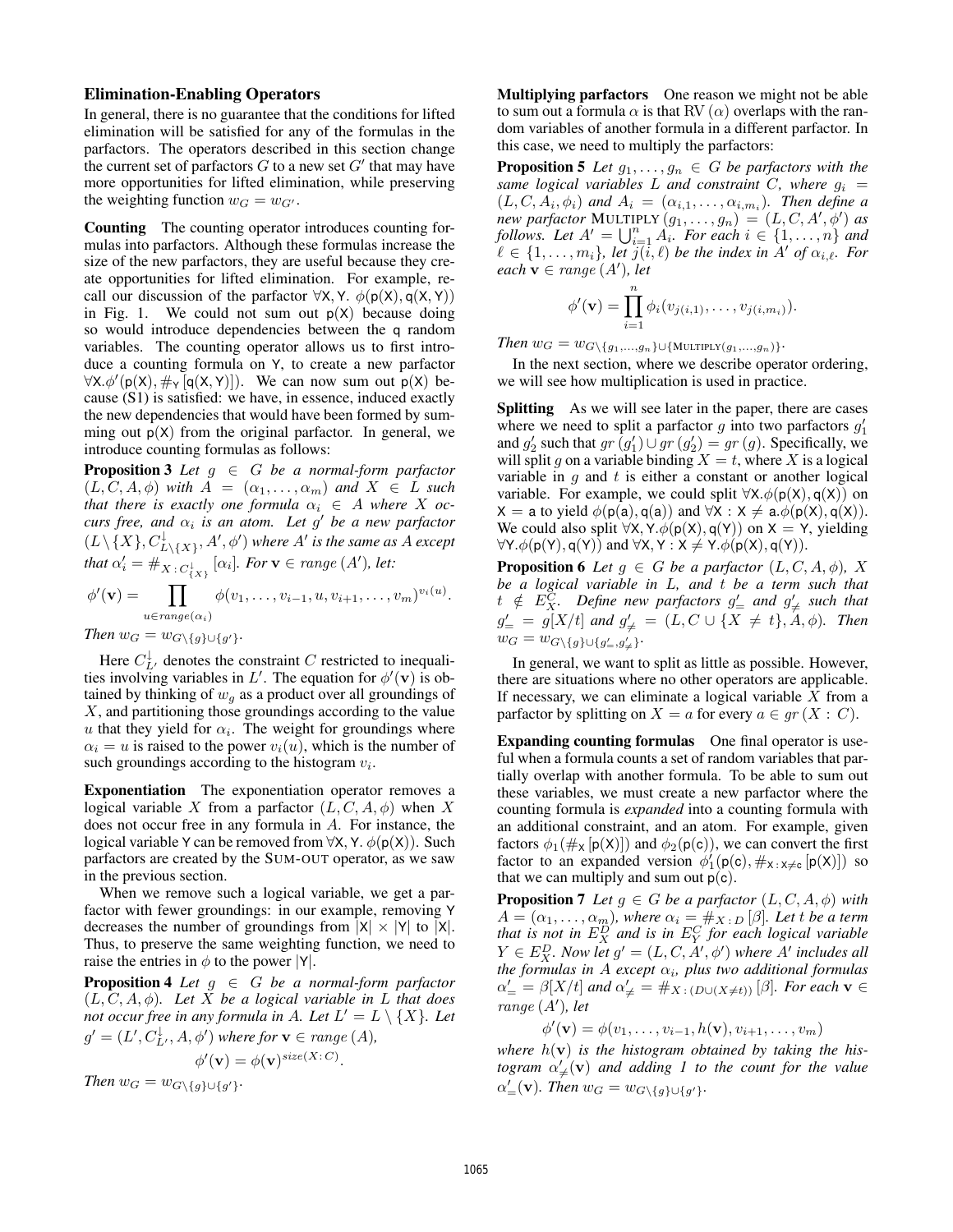As with splitting, we can fully expand a counting formula by expanding it on  $X = a$  for every  $a \in gr(X : D)$ .

## The C-FOVE Algorithm

Now that we have the basic operations, we can combine them to form a complete lifted variable elimination algorithm. We assume that we are given a set of parfactors G representing the model; observed values for certain ground atoms; and some query ground atoms. First, for each evidence atom  $\alpha_i$  with observed value  $v_i$ , we add a factor  $\phi(\alpha_i)$ to G, where  $\phi$  assigns weight 1 to  $v_i$  and weight 0 to all other values. The weighting function  $w_G(\mathbf{v})$  defined by the resulting set of parfactors is proportional to the conditional probability of v given the evidence. Our task, then, is to sum out all the random variables in the model except those corresponding to the query atoms.

We do this by iteratively modifying  $G$  using the operations described above. The problem of choosing an efficient sequence of operations is a generalization of the elimination ordering problem from standard VE, which is NP-hard. Our system attempts to find a good ordering using greedy search. At each step of the algorithm, we generate a set of operations that can be applied to the current set of parfactors; assign each one a cost; and execute the lowest-cost operation. We continue until  $G$  is just a set of factors on the query atoms.

### Summing Out Random Variables Globally

To help our greedy search algorithm find better orderings, we let the set of available operations consist not of the basic operations defined above, but of *macro-operations* that bundle together a sequence of basic operations. The most important macro-operator is GLOBAL-SUM-OUT  $(\alpha : C)$ , where  $\alpha$  is a formula and C is a constraint. When applied to a set of parfactors G, GLOBAL-SUM-OUT  $(\alpha : C)$  combines multiplication, summing out from a single parfactor, and exponentiation so that the resulting set of parfactors represents the marginal of  $w_G$  on the random variables not in  $RV(\alpha : C)$ .

First, GLOBAL-SUM-OUT  $(\alpha : C)$  identifies the parfactors  $\{g_1, \ldots, g_n\}$  in G whose random variables overlap with  $RV(\alpha : C)$ . In order for the operation to be applicable, each of these parfactors  $g_i$  must contain only one formula occurrence  $\alpha_i$  that overlaps with RV ( $\alpha$  : C), and all the logical variables in  $g_i$  must occur as arguments in  $\alpha_i$ . Then for each  $i \in \{1, \ldots, n\}$ , the operation attempts to construct a variable renaming  $\theta_i$  — that is, a one-to-one substitution from variables to variables — that makes  $\alpha_i$  equal to  $\alpha$  and makes  $g_i$ 's constraint equal to  $C$ . If such a substitution exists, then it is unique: each logical variable  $X$  in  $g_i$  occurs at some position in  $\alpha_i$ 's argument list, so  $\theta_i(X)$  must be the variable at the same position in  $\alpha$ 's argument list.

If the desired variable renamings  $\theta_1, \ldots, \theta_n$  exist, then GLOBAL-SUM-OUT  $(\alpha : C)$  is applicable. It first replaces each  $g_i$  with  $g_i \theta_i$ , which does not change the weighting function because the renamings are one-to-one. The resulting parfactors  $g_1 \theta_1, \ldots, g_n \theta_n$  all have the same logical variables, so the multiplication operation of Prop. 5 can be applied to yield a product parfactor  $g$ . The applicability constraints for GLOBAL-SUM-OUT  $(\alpha : C)$  ensure that the conditions of Prop. 2 are satisfied. So the operation can sum out  $\alpha$  from g to get the desired marginal. If any of the logical variables in  $\alpha$  no longer occur in the resulting parfactor, they are removed using the exponentiation operation (Prop. 4).

## Shattering

Suppose our model contains a parfactor  $\forall X. \phi(p(X), q(X)),$ and we have a deterministic evidence factor on the ground atom  $p(c)$ . We cannot apply GLOBAL-SUM-OUT  $(p(X))$ or GLOBAL-SUM-OUT  $(p(c))$ , because  $p(X)$  and  $p(c)$ depend on overlapping random variables. In order to sum these variables out, we need to split the first parfactor on  $X = c$ , yielding  $\phi(p(c), q(c))$  and  $\forall X : X \neq c. \phi(p(X), q(X)).$ We can then apply  $GLOBAL-SUM-OUT(p(c))$  and GLOBAL-SUM-OUT  $(p(X))$ . Similarly, if we have a parfactor  $\phi(\#_{X} [p(X)])$  and evidence on p(c), we need to expand the counting formula to get  $\phi'(\mathsf{p}(\mathsf{c}), \#_{(\mathsf{X} : \mathsf{X} \neq \mathsf{c})} [\mathsf{p}(\mathsf{X})]).$ 

Thus, C-FOVE needs to perform splits and expansions in order to handle observations (and queries) that break symmetries among random variables. Following Poole (2003), we define a *shattering* operation. Shattering performs all the splits (and, in our case, expansions) that are necessary to ensure that for any two formula occurrences  $\alpha_1$  and  $\alpha_2$  in the parfactor set G and the query set, either RV  $(\alpha_1) = RV(\alpha_2)$ or RV  $(\alpha_1) \cap RV (\alpha_2) = \emptyset$ . We also do additional splits and expansions in some cases to ensure that the constraints are in normal form. As in de Salvo Braz *et al.* (2007), our algorithm performs shattering at the beginning of elimination.

Our algorithm for shattering is essentially the same as that of Poole (2003). Two changes are necessary to deal with counting formulas. First, Poole determines whether RV  $(\alpha_1 : C_1)$  and RV  $(\alpha_2 : C_2)$  overlap by seeing if  $\alpha_1$  and  $\alpha_2$  are unifiable (and if applying the most general unifier to  $C_1$  and  $C_2$  yields no contradictions). This is not correct for comparing an atom and a counting formula, which may have overlapping random variables even though there is no substitution that makes them equal. Thus, when we check for overlaps with a counting formula  $\gamma = \#_{X:D} [\beta]$ , we apply unification to the atom  $\beta$  rather than  $\gamma$  itself. When checking constraints, we combine the counting constraint  $D$  with the constraint from the parfactor where  $\gamma$  occurs. Second, Poole's algorithm eliminates partial overlaps by repeatedly splitting parfactors on variable bindings of the form  $X = a$ or  $X = Y$ . In our case, the algorithm may yield variable bindings that apply to the bound variable in a counting formula. When this occurs, we expand the counting formula.

## Choosing an Operation

After the initial shattering, our greedy-search implementation of C-FOVE uses four macro-operators. The first is GLOBAL-SUM-OUT  $(\alpha, C)$ , which we discussed above. At each step, we consider all the valid GLOBAL-SUM-OUT operations for formulas that occur in the current parfactor set. The second operator is COUNTING-CONVERT $(g, X)$ , where  $g$  is a parfactor and  $X$  is a logical variable that occurs only in a single atom in g. This operator performs the conversion described in Prop. 3. The next operator is PROPOSITIONALIZE $(g, X)$ , which takes a parfactor g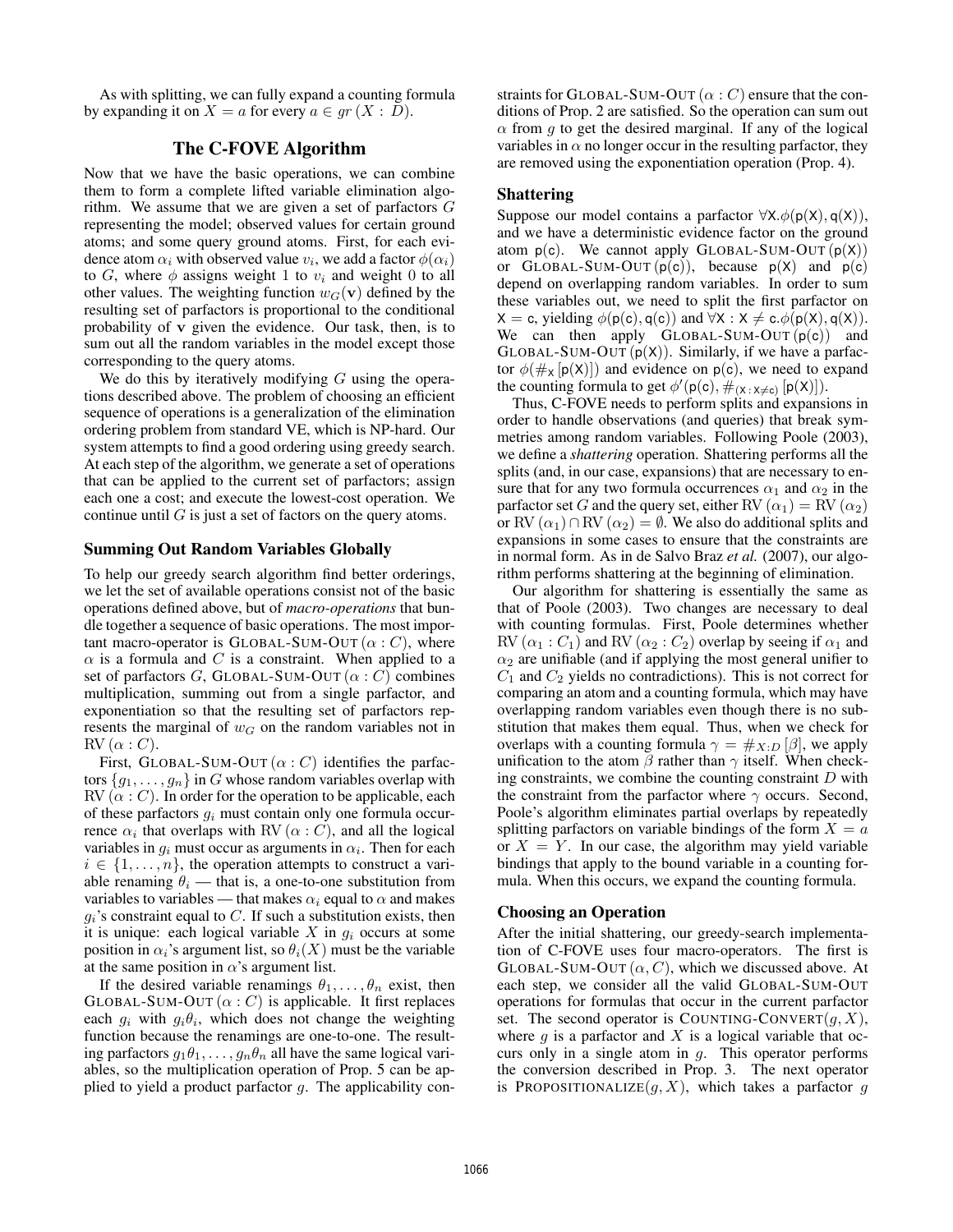(with constraint  $C$ ) and a logical variable  $X$ , and splits  $q$ on  $X = a$  for every constant  $a \in gr(X : C)$ . The operator then invokes the shattering procedure to eliminate any partial overlaps with other parfactors. Finally, there is FULL-EXPAND $(g, \gamma)$ , which takes a parfactor g and a counting formula  $\gamma = \#_{X:D} [\beta]$ , and expands  $\gamma$  on  $X =$ a for every  $a \in gr(X : D)$ . Like PROPOSITIONALIZE, FULL-EXPAND performs shattering.

We define a cost for each operation by computing the total size of all the potentials that the operation creates. GLOBAL-SUM-OUT reduces the size of a potential in its summing-out phase, but its multiplication phase can sometimes create a large potential. As we will see in our experiments, a COUNTING-CONVERT operation is sometimes cheaper, even though it increases the size of a potential. PROPOSITIONALIZE and FULL-EXPAND are operations of last resort.

### Completeness and Complexity

The C-FOVE operators are always sufficient for summing out the non-query variables: in the worst case, we can propositionalize all the parfactors and fully expand all the counting formulas, so that  $G$  becomes a set of factors on ground atoms. Then the standard VE algorithm can be executed by applying GLOBAL-SUM-OUT to ground atoms. C-FOVE can also replicate any elimination ordering used by FOVE: we can replicate FOVE's elimination operation by applying PROPOSITIONALIZE or COUNTING-CONVERT until a target atom  $\alpha$  can be summed out, and then summing out  $\alpha$ and all the other affected formulas. The use of counting formulas allows us to separate COUNTING-CONVERT from the summing-out operation, which gives us greater flexibility in choosing elimination orderings.

The theoretical complexity of inference on a graphical model is usually measured by its *treewidth* — a graphtheoretic concept that determines the size of the largest potential created while executing the best possible sequence of sum-out operations (Dechter 1999). An appropriate measure in the lifted setting is the size of the largest potential created by the optimal sequence of C-FOVE operations (of which sum-out is just one). In models with sufficient symmetry, this maximum potential size may be exponentially smaller than that predicted by the treewidth of the underlying graphical model, since C-FOVE can represent large factors compactly using counting formulas.

### Evaluation

We compare the performance of C-FOVE, FOVE<sup>2</sup>, and a ground VE algorithm on two inference problems: *competing workshops* and *workshop attributes*. In the competing workshops problem, we are organizing a workshop and have invited a number of people. For each person P, there is a binary random variable attends(P) indicating whether that person attends our workshop. In addition, there are competing workshops W that each have a binary random variable hot $(W)$  indicating whether they are focusing



Figure 2: Performance on the competing workshops problem.



Figure 3: Performance on the workshop attributes problem.

on popular research areas. There is also a random variable series, indicating whether our workshop is successful enough to start a series of related meetings. The distribution is defined by two parfactors. First, there is a parfactor  $\forall P, W. \phi_1$ (attends(P), hot(W)) that has small potential values and models the fact that people are not likely to attend our workshop if there are popular competing workshops. There is also a parfactor  $\forall P \cdot \phi_2$  (attends  $(P)$ , series) with larger values, indicating that we are more likely to start a series when more people attend our workshop.

Figure 2 shows a graph of running times for answering a query on series in the competing workshop problem. The marginals were computed for 10 workshops with an increasing number of people  $n$ . The cost of  $VE$  scales linearly in  $n$  (after  $n$  exceeds the number of workshops), but with a very large constant, because it must sum out each attends(P) variable separately and create a large potential on the hot(W) variables each time. FOVE applies counting elimination to both attends(P) and hot(W); its cost is much lower, but still increases with  $n$ . C-FOVE chooses to apply counting conversion on W to create a parfactor  $\forall P. \vec{\phi_1}$ (attends(P),  $\#_W$  [hot(W)]); it then multiplies together the parfactors and sums out attends(P) at a lifted level. Finally, it sums out  $\#_W$  [hot(W)]. This cost of this sequence of operations is constant with respect to the number of people.

The second evaluation is in the workshop attributes domain. This scenario is similar to the previous one, but instead of competing workshops, we now include a set of m binary random variables  $\text{attr}_1 \dots \text{attr}_m$  that represent different attributes of our workshop (location, date,

 $2$ We use the FOVE code available at http://l2r.cs.uiuc.edu/∼cogcomp